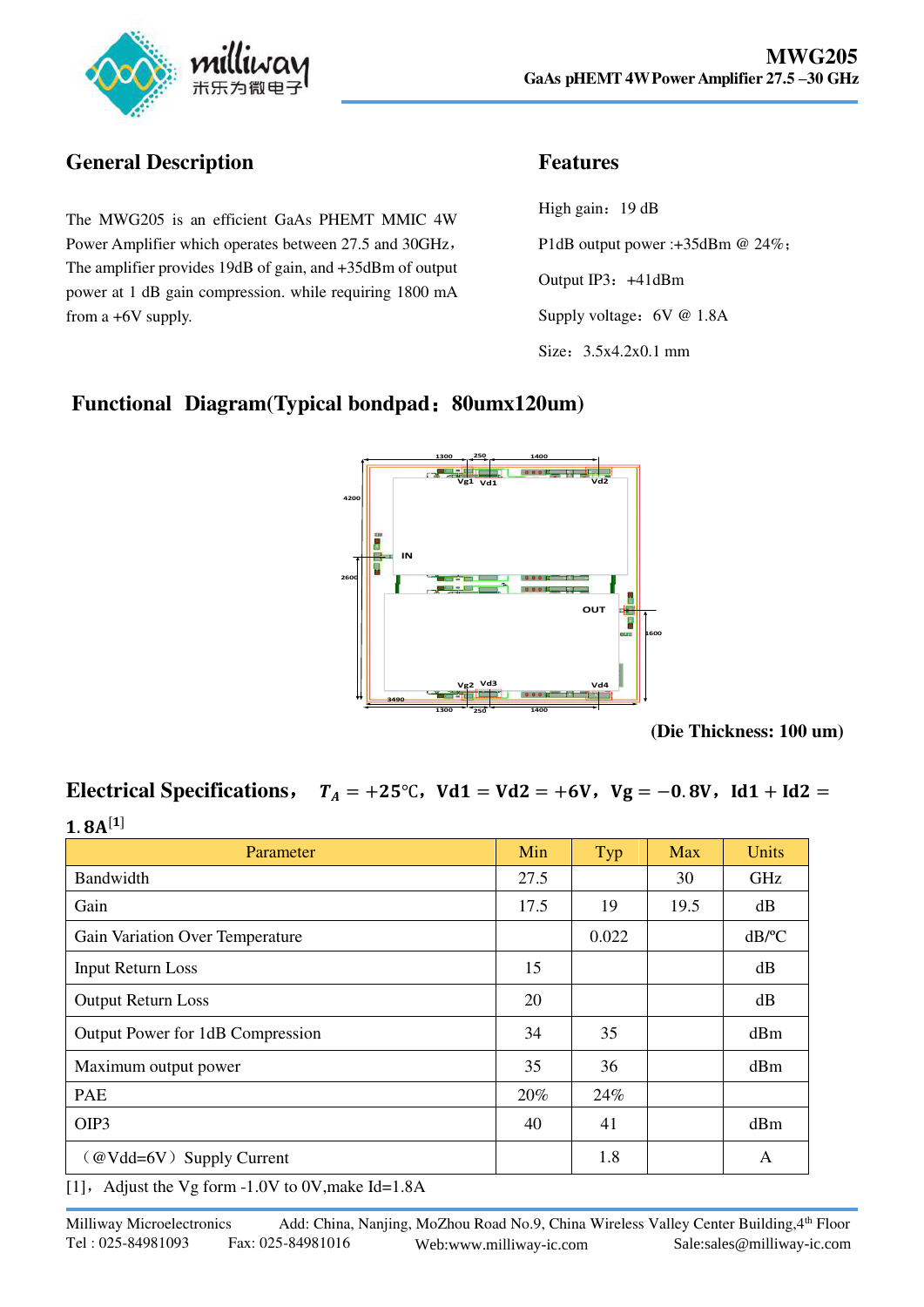

### **Test Result**

 $\overline{0}$ 

 $\overline{\mathcal{S}}$ 

 $-10$ 

 $-20$ 

 $-25$ 

 $-30\frac{1}{27}$ 

 $-30$ 

 $\begin{array}{c}\n\boxed{49} \\
\boxed{11} \\
\boxed{20}\n\end{array}$ 



**Input Return Loss VS. Temperature** *Gain VS. Temperature* 

 $25C$ 

 $55<sub>C</sub>$ 

 $60<sup>C</sup>$ 

 $-85C$ 







28







29

Frequency[GHz]

 $30$ 

31

Milliway Microelectronics Add: China, Nanjing, MoZhou Road No.9, China Wireless Valley Center Building, 4th Floor Tel : 025-84981093 Fax: 025-84981016 Web:www.milliway-ic.com Sale:sales@milliway-ic.com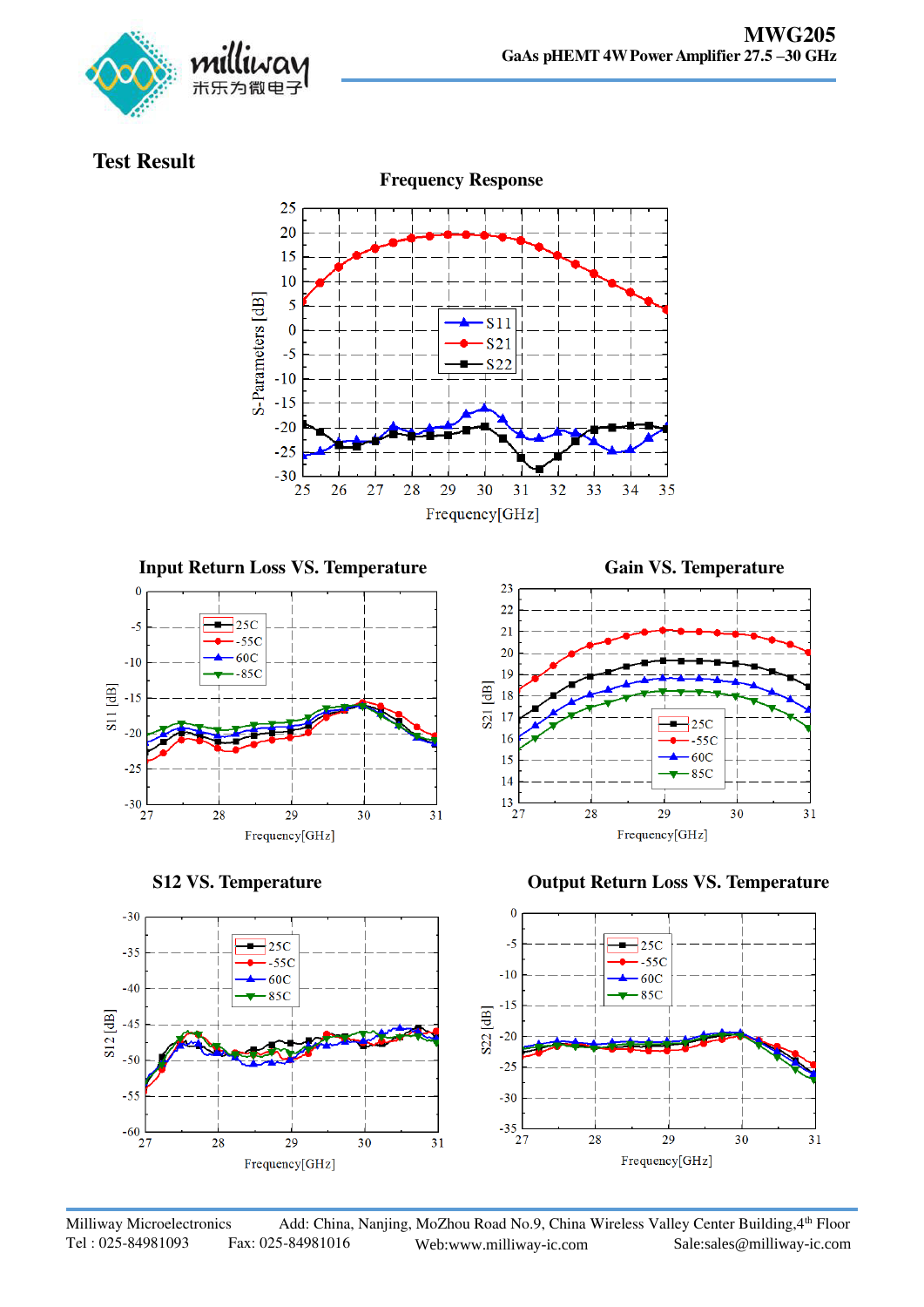